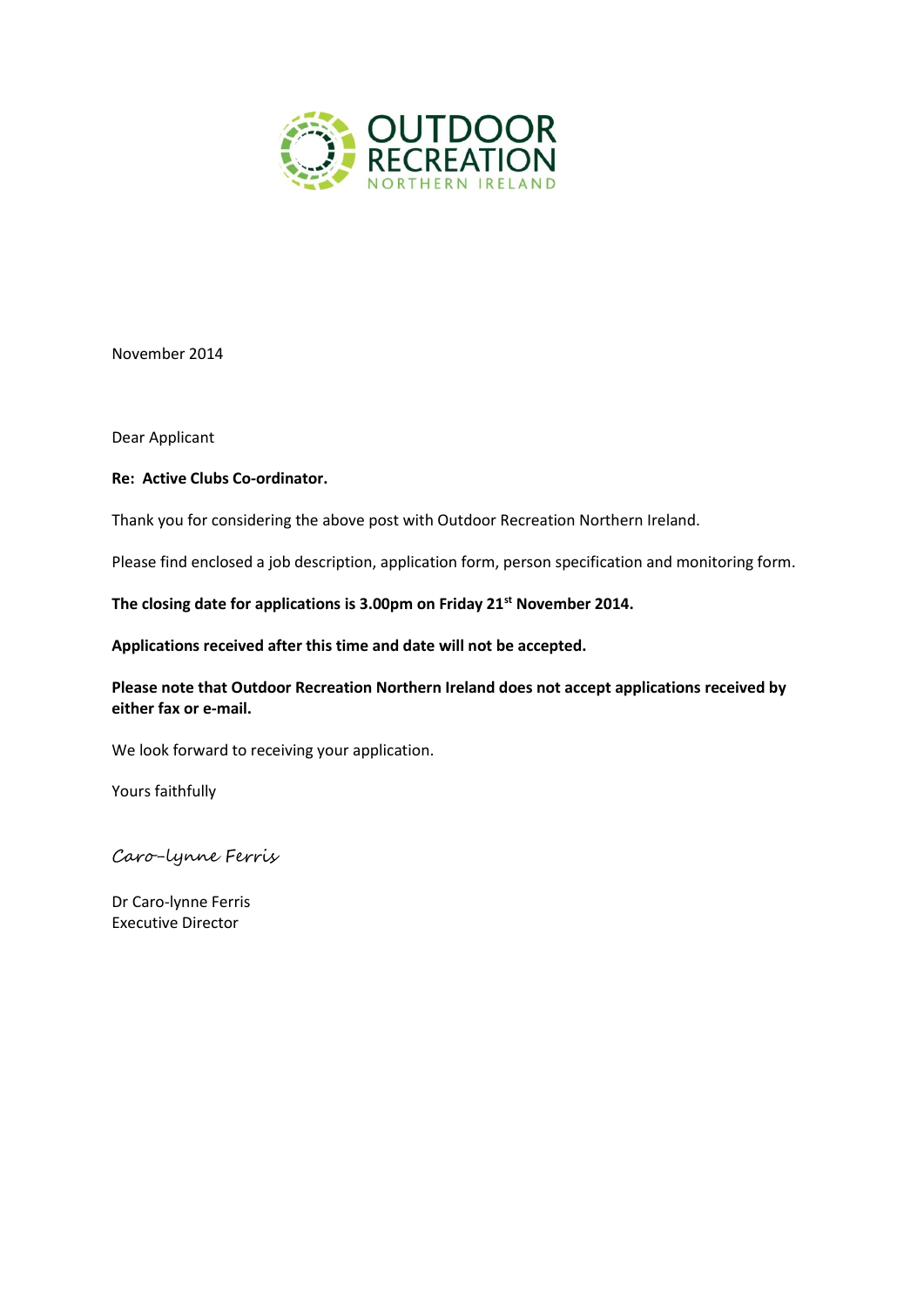## **JOB DESCRIPTION**

| TITLE:                                   | <b>ACTIVE CLUBS CO-ORDINATOR</b>                                                                                                                                                                                                                                                                                                                                |
|------------------------------------------|-----------------------------------------------------------------------------------------------------------------------------------------------------------------------------------------------------------------------------------------------------------------------------------------------------------------------------------------------------------------|
| <b>EMPLOYER:</b>                         | <b>Outdoor Recreation Northern Ireland</b>                                                                                                                                                                                                                                                                                                                      |
|                                          | Outdoor Recreation Northern Ireland is an organisation responsible for<br>developing, managing and promoting outdoor activities including<br>mountain biking, walking, cycling, canoeing and adventure activities<br>throughout Northern Ireland by working in partnership with a wide range<br>of organisations. For more info see www.outdoorrecreationni.com |
| <b>RESPONSIBLE TO:</b>                   | Marketing Manager.                                                                                                                                                                                                                                                                                                                                              |
| <b>BASED AT:</b>                         | Outdoor Recreation Northern Ireland's Headquarters, The Stableyard,<br>Barnett Demesne, Belfast, BT9 5PB.                                                                                                                                                                                                                                                       |
| <b>RESPONSIBLE FOR:</b>                  | Increasing walking club membership in Northern Ireland with particular<br>focus on youth and female participation and participation from areas of<br>high social need as well as developing the Walking in Your Community<br>scheme by developing and implementing innovative initiatives and<br>programmes.                                                    |
| <b>SALARY:</b>                           | NJC Scale SO1 spine points 29-31 £24,892 (under review).                                                                                                                                                                                                                                                                                                        |
| <b>CONTRACT:</b>                         | Fixed term contract to 31 <sup>st</sup> March 2016 with possibility of extension to<br>December 2018.                                                                                                                                                                                                                                                           |
| <b>ADDITIONAL</b><br><b>INFORMATION:</b> | The successful candidate will be entitled to join the NI Local<br>Government Officers' Superannuation Scheme. Current employer<br>contribution rate to the NILGOSC scheme is 20% of pensionable salary.<br>Current employee contribution rate to the NILGOSC scheme is 6.5% of<br>pensionable salary.                                                           |
|                                          | The post holder will work 37 hours per week. Some evening and<br>weekend work is inevitable. The post holder will be eligible to work<br>"flexi" as set out in the Company's flexible working hours policy.                                                                                                                                                     |
|                                          | Annual Leave entitlement will be 22 days plus public holidays. This will<br>increase with length of service.                                                                                                                                                                                                                                                    |
|                                          | Employment is subject to a probationary period of 6 months.                                                                                                                                                                                                                                                                                                     |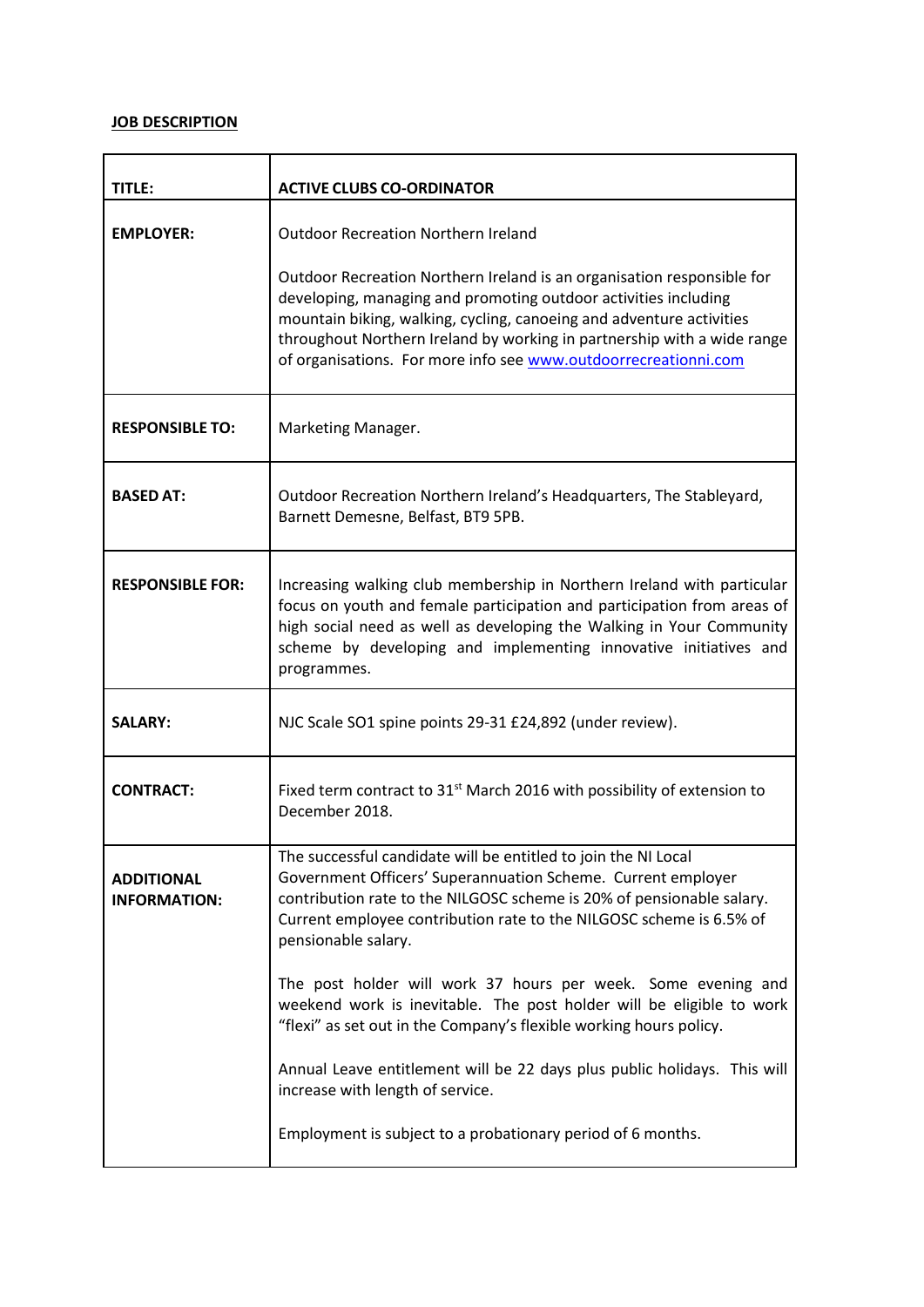### **KEY RESPONSIBILITIES**

## **1. Walking In Your Community (WIYC)**

- Develop the "Walking In Your Community" scheme for Northern Ireland in order to provide community leaders with the skills and confidence to deliver a programme of walks in their community
- Engage with a wide range of under-represented organisations to promote Walking In Your Community to encourage uptake and participation, including presenting and talking confidently about the project
- Develop and implement relevant additional training modules to improve the competencies of Community Walk Leaders such as First Aid, Leave No Trace, Further Navigation
- Continuously work with trained walk leaders to ensure they are actively implementing walk programmes in their area, providing and implementing solutions to reduce inactivity
- Review and evaluate the scheme, putting forward innovative solutions and implementing appropriate changes as necessary
- Be a lead member of the Working Group

## **2. Support Initiatives**

Lead on a number of initiatives to support and complement the Walking In Your Community scheme

- Establish a clear pathway for walkers from the WIYC scheme to Ulster Federation of Rambling Clubs (UFRC) walking clubs and beyond in partnership with UFRC and in consultation with Mountaineering Ireland.
- Embrace the annual Get Outdoors Weekend event to maximise the opportunities for underrepresented groups to take part in outdoor recreation, including, for example, the establishment of a small grants programme to facilitate their participation

## **3. Develop youth participation**

- Create and develop satellite "youth" versions of existing Ulster Federation of Walking Clubs
- Identify young people exiting a range of organisations, such as Duke of Edinburgh and Gaisce and develop programmes to encourage them to continue walking as part of the satellite youth walking club
- Create a clear pathway for young people to move to UFRC clubs
- Promote WIYC to the youth sector including to youth clubs etc.

### **4. Develop female participation**

- Create, promote, run and review a pilot female only walking programme, called 'Park Walk'
- Roll out Park Walk on a longer term basis or identify other initiatives to encourage females to walk and join clubs
- Identify and promote walking proactively to a whole range of female-oriented organisations such as the Federation of Women's Institute

## **5. Develop participation from High Social Need areas.**

- Identify areas to be targeted based on current coverage by WIYC or UFRC clubs, with reference to NIMDM 2010.
- UFRC to target Health centres, leisure centres, schools; WIYC to target Community Organisations
- Gauge interest within community and signpost to either:
	- · UFRC training for setting up new clubs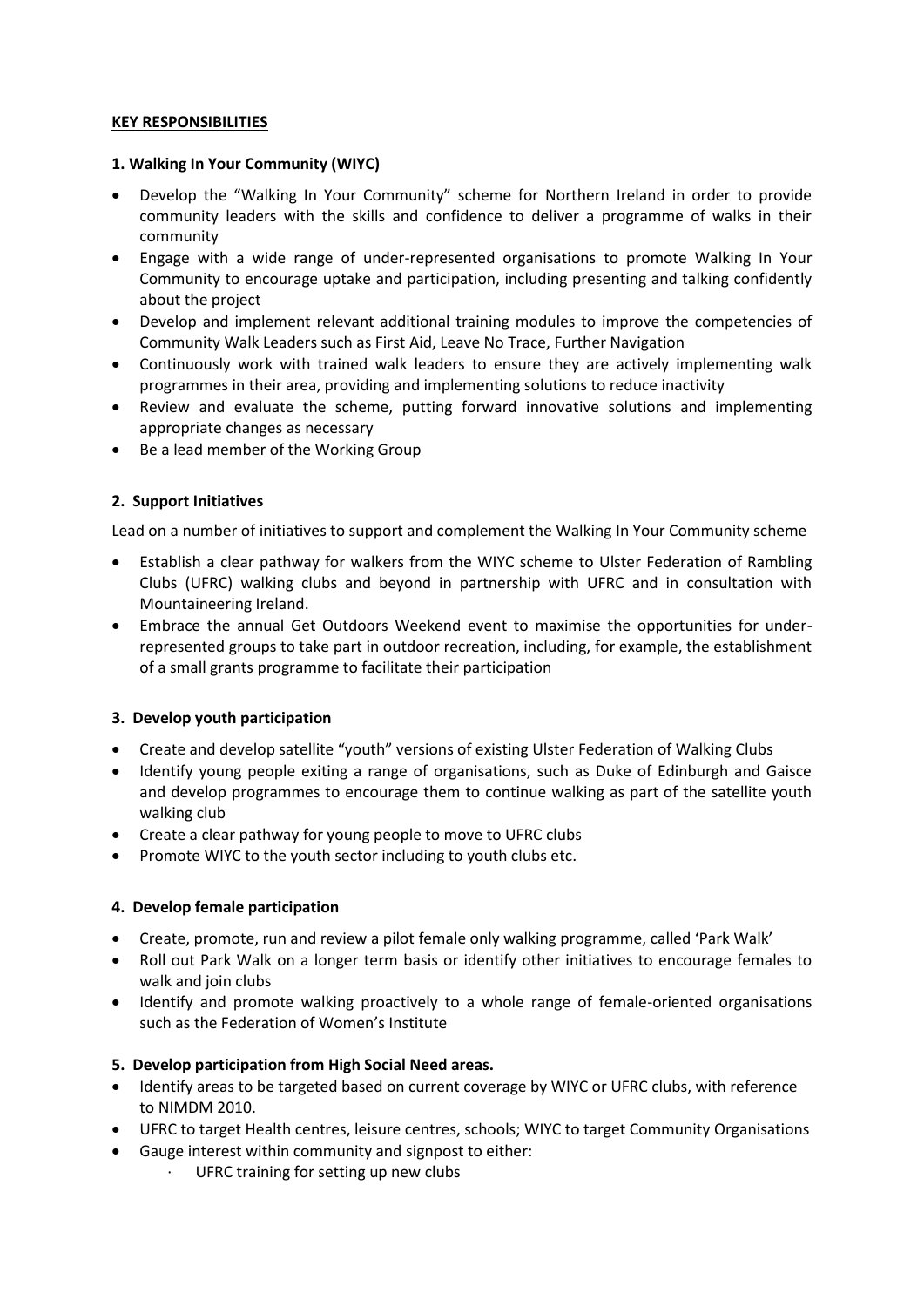- · WIYC training for setting up new clubs
- · Existing UFRC or WIYC clubs in nearby areas

## **5. Liaison**

- Liaise closely with the Ulster Federation of Rambling Clubs to jointly meet the objectives of Active Clubs
- Liaise with a wide range of public, private and voluntary and community sector organisations to develop and encourage new partnerships with ORNI to increase opportunities for outdoor recreation.

## **6. Management**

- Manage the budget for Active Clubs
- Seek additional funding to extend and develop aspects of the programme as required
- Carry out appropriate evaluations on the programmes and report as requested

## **7. Other**

- To inform and report to the Board of Outdoor Recreation Northern Ireland and to SportNI on a quarterly basis
- Undertake any other duties from time to time that may be reasonably associated with the above post.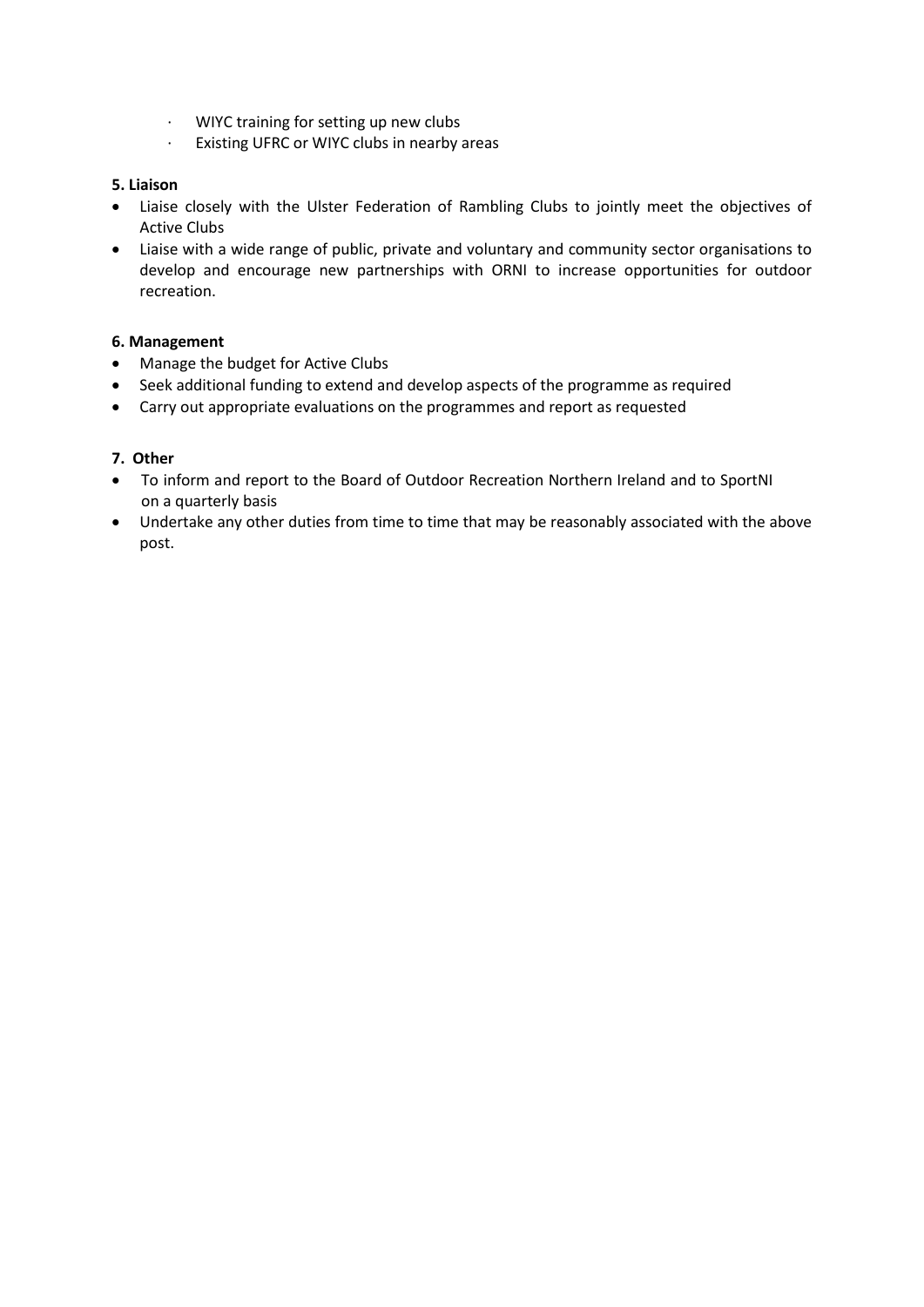|                                  | <b>PERSON SPECIFICATION - ACTIVE CLUBS CO-ORDINATOR</b>                                                                                                                                                                                                                                                                                                                                                                                                                                                                                                                                                                                                                                                                                                                                                |                                                                                                                                                          |                    |
|----------------------------------|--------------------------------------------------------------------------------------------------------------------------------------------------------------------------------------------------------------------------------------------------------------------------------------------------------------------------------------------------------------------------------------------------------------------------------------------------------------------------------------------------------------------------------------------------------------------------------------------------------------------------------------------------------------------------------------------------------------------------------------------------------------------------------------------------------|----------------------------------------------------------------------------------------------------------------------------------------------------------|--------------------|
|                                  | <b>Essential</b>                                                                                                                                                                                                                                                                                                                                                                                                                                                                                                                                                                                                                                                                                                                                                                                       | <b>Desirable</b>                                                                                                                                         | <b>Tested</b>      |
| <b>Qualifications</b>            | A relevant 3 <sup>rd</sup> level qualification, preferably in an area such<br>as outdoor recreation/sport or youth and community work.<br>A minimum of 5 GCSEs or equivalent (including English and                                                                                                                                                                                                                                                                                                                                                                                                                                                                                                                                                                                                    |                                                                                                                                                          | Via<br>application |
|                                  | Maths) at Grade C or above.                                                                                                                                                                                                                                                                                                                                                                                                                                                                                                                                                                                                                                                                                                                                                                            |                                                                                                                                                          |                    |
| <b>Work</b><br><b>Experience</b> | A minimum of 3 years full-time employment (within the last<br>5 years) in the delivery of outdoor recreation or sport<br>programmes working directly with a range of community<br>groups.<br>Working with at least two of the following groups: young<br>people; people from areas of high social need; women.<br>Planning, managing, promoting and delivering and<br>evaluating training courses.<br>Creating and delivering innovative initiatives to encourage<br>participation in sport or outdoor recreation.<br>Working and delivering in partnership with a wide range of<br>organisations.<br>Managing budgets, seeking funding and reporting.<br>Leading a small team of people e.g. Community volunteers,<br>Working Group.<br>IT literacy – competency in the use of applications including | Past experience of<br>instructing and/or<br>supervising others<br>instructing outdoor<br>recreation or sport<br>programmes, ideally<br>including walking | Via<br>application |
|                                  | Word, Excel, Access, PowerPoint and Web-based<br>applications.                                                                                                                                                                                                                                                                                                                                                                                                                                                                                                                                                                                                                                                                                                                                         |                                                                                                                                                          |                    |
| Skills/Special<br>aptitudes      | Excellent communication skills, both written and oral, with<br>the ability to engage and work with people at a range of<br>levels across a range of organisations.                                                                                                                                                                                                                                                                                                                                                                                                                                                                                                                                                                                                                                     |                                                                                                                                                          | Via<br>Interview   |
|                                  | Ability to manage and prioritise a range of projects and<br>tasks.                                                                                                                                                                                                                                                                                                                                                                                                                                                                                                                                                                                                                                                                                                                                     |                                                                                                                                                          |                    |
|                                  | Helpful, friendly, engaging and good networking skills.                                                                                                                                                                                                                                                                                                                                                                                                                                                                                                                                                                                                                                                                                                                                                |                                                                                                                                                          |                    |
|                                  | Analytical, problem solving and decision making skills.                                                                                                                                                                                                                                                                                                                                                                                                                                                                                                                                                                                                                                                                                                                                                |                                                                                                                                                          |                    |
|                                  | Ability to work to deadlines without supervision.                                                                                                                                                                                                                                                                                                                                                                                                                                                                                                                                                                                                                                                                                                                                                      |                                                                                                                                                          |                    |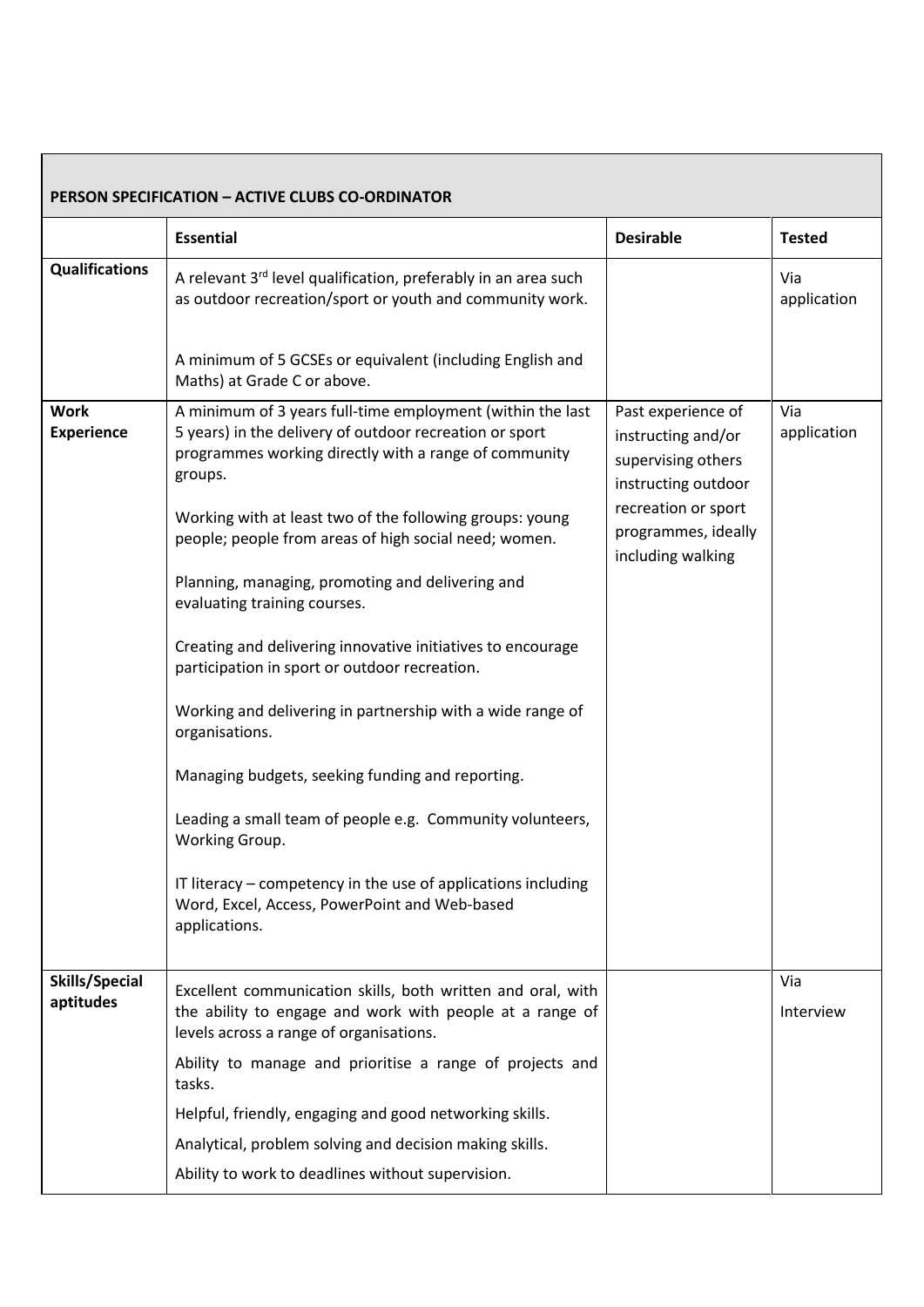|                      | The ability to act on personal initiative.<br>High level of motivation with the ability to lead and<br>contribute to a team.<br>High level of flexibility.                                                                                                                                                 |  |
|----------------------|------------------------------------------------------------------------------------------------------------------------------------------------------------------------------------------------------------------------------------------------------------------------------------------------------------|--|
| <b>Circumstances</b> | Be willing to work outside normal office hours as necessary,<br>including overnight stays, evenings and weekends as<br>required.<br>Both a full current driving licence and use of a car, or access<br>to a form of transport that allows the post holder to meet<br>the requirements of the post in full. |  |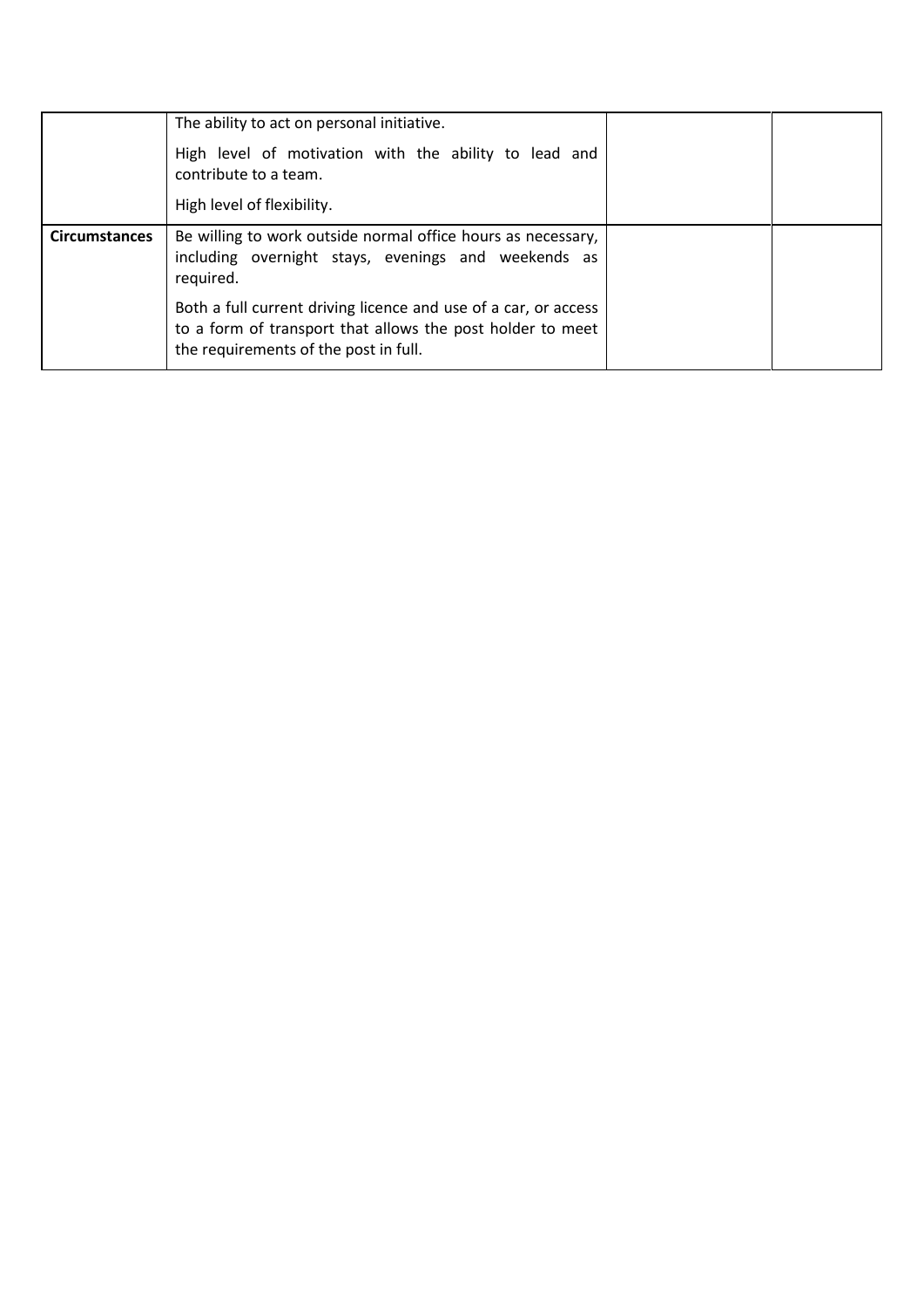*For office use only*

*Ref No. \_\_\_\_\_\_\_\_\_\_\_\_\_\_\_\_\_\_\_\_\_\_\_\_*

*Date Received\_\_\_\_\_\_\_\_\_\_\_\_\_\_\_\_\_\_\_*

### **OUTDOOR RECREATION NORTHERN IRELAND**

#### **APPLICATION FORM**

**Applications should be typed in black ink. No other documents should be submitted with the application form e.g. CVs. Anything other than the application form submitted will not be considered.**

| <b>POSITION APPLIED FOR:</b> | <b>Active Clubs Co-Ordinator</b> |                   |  |
|------------------------------|----------------------------------|-------------------|--|
|                              |                                  |                   |  |
| <b>SURNAME:</b>              |                                  | <b>ADDRESS:</b>   |  |
| <b>FORENAMES:</b>            |                                  |                   |  |
| <b>MOBILE TELEPHONE:</b>     |                                  |                   |  |
|                              |                                  | <b>POST CODE:</b> |  |
|                              |                                  |                   |  |

## **WARRANTY – RIGHT TO WORK IN THE UK**

| Do you warrant that you have the right to work in the UK? | YES/NO |
|-----------------------------------------------------------|--------|
|                                                           |        |

#### **SECONDARY EDUCATION:**

| <b>DATES</b><br>FROM/TO | TYPE OF SCHOOL<br>ie. GRAMMAR/SECONDARY | <b>SUBJECT TAKEN</b> | <b>GRADE</b> |
|-------------------------|-----------------------------------------|----------------------|--------------|
|                         |                                         |                      |              |
|                         |                                         |                      |              |
|                         |                                         |                      |              |
|                         |                                         |                      |              |
|                         |                                         |                      |              |
|                         |                                         |                      |              |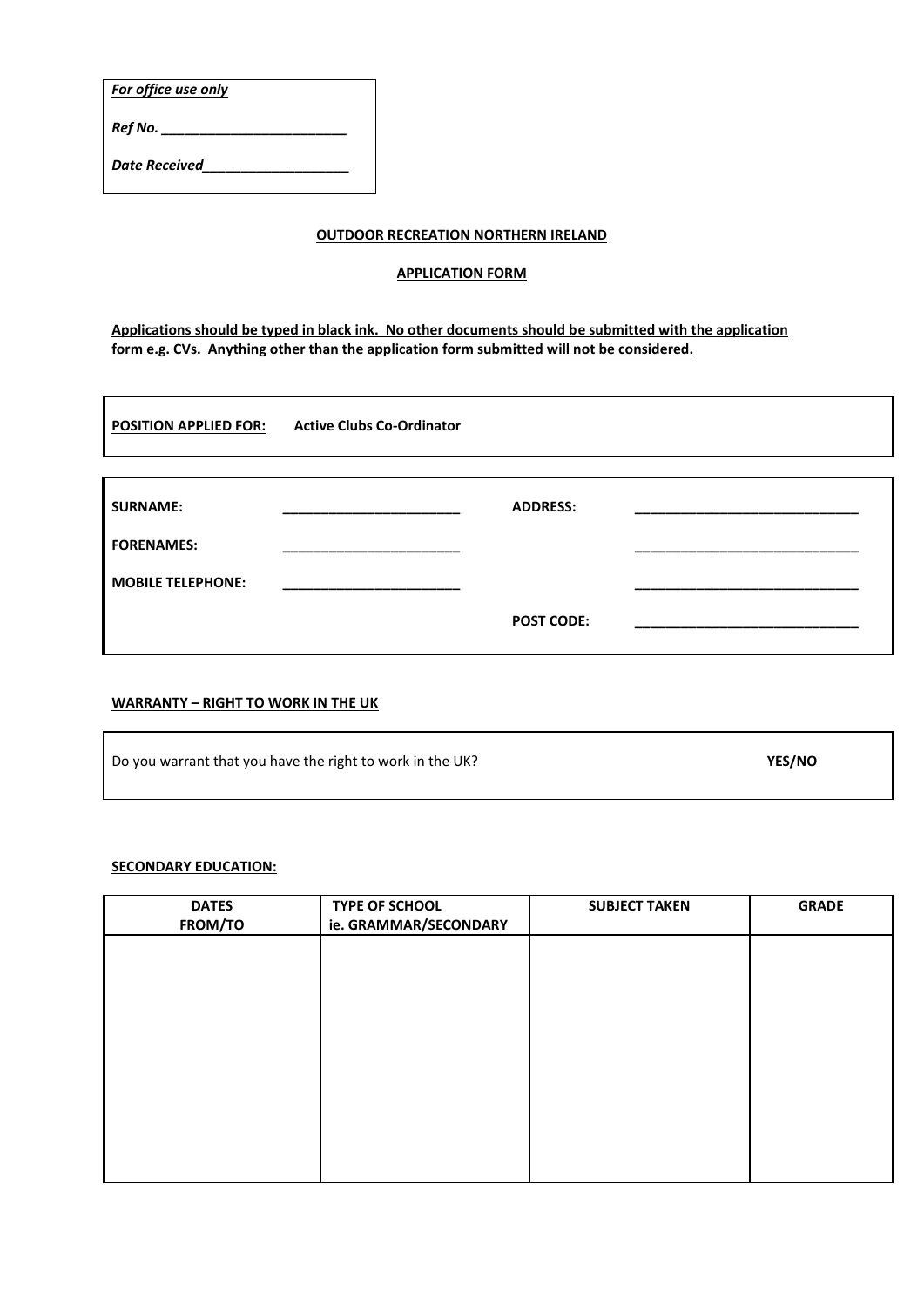## **FURTHER/HIGHER EDUCATION:**

| <b>DATES</b><br>FROM/TO | <b>NAME OF EDUCATIONAL ESTABLISHMENT</b><br><b>STATE FULL/PART TIME</b> | <b>SUBJECTS TAKEN AND</b><br><b>QUALIFICATIONS OBTAINED</b> |
|-------------------------|-------------------------------------------------------------------------|-------------------------------------------------------------|
|                         |                                                                         |                                                             |
|                         |                                                                         |                                                             |
|                         |                                                                         |                                                             |
|                         |                                                                         |                                                             |

## **OTHER RELEVANT TRAINING:**

| <b>DATES</b><br>FROM/TO | <b>COURSE TAKEN</b> | <b>NAME OF TRAINING</b><br><b>ESTABLISHMENT</b> | <b>QUALIFICATION</b><br><b>OBTAINED</b> |
|-------------------------|---------------------|-------------------------------------------------|-----------------------------------------|
|                         |                     |                                                 |                                         |
|                         |                     |                                                 |                                         |
|                         |                     |                                                 |                                         |
|                         |                     |                                                 |                                         |
|                         |                     |                                                 |                                         |
|                         |                     |                                                 |                                         |
|                         |                     |                                                 |                                         |
|                         |                     |                                                 |                                         |
|                         |                     |                                                 |                                         |
|                         |                     |                                                 |                                         |

## **MEMBERSHIP OF PROFESSIONAL ORGANISATIONS AND INSTITUTES:**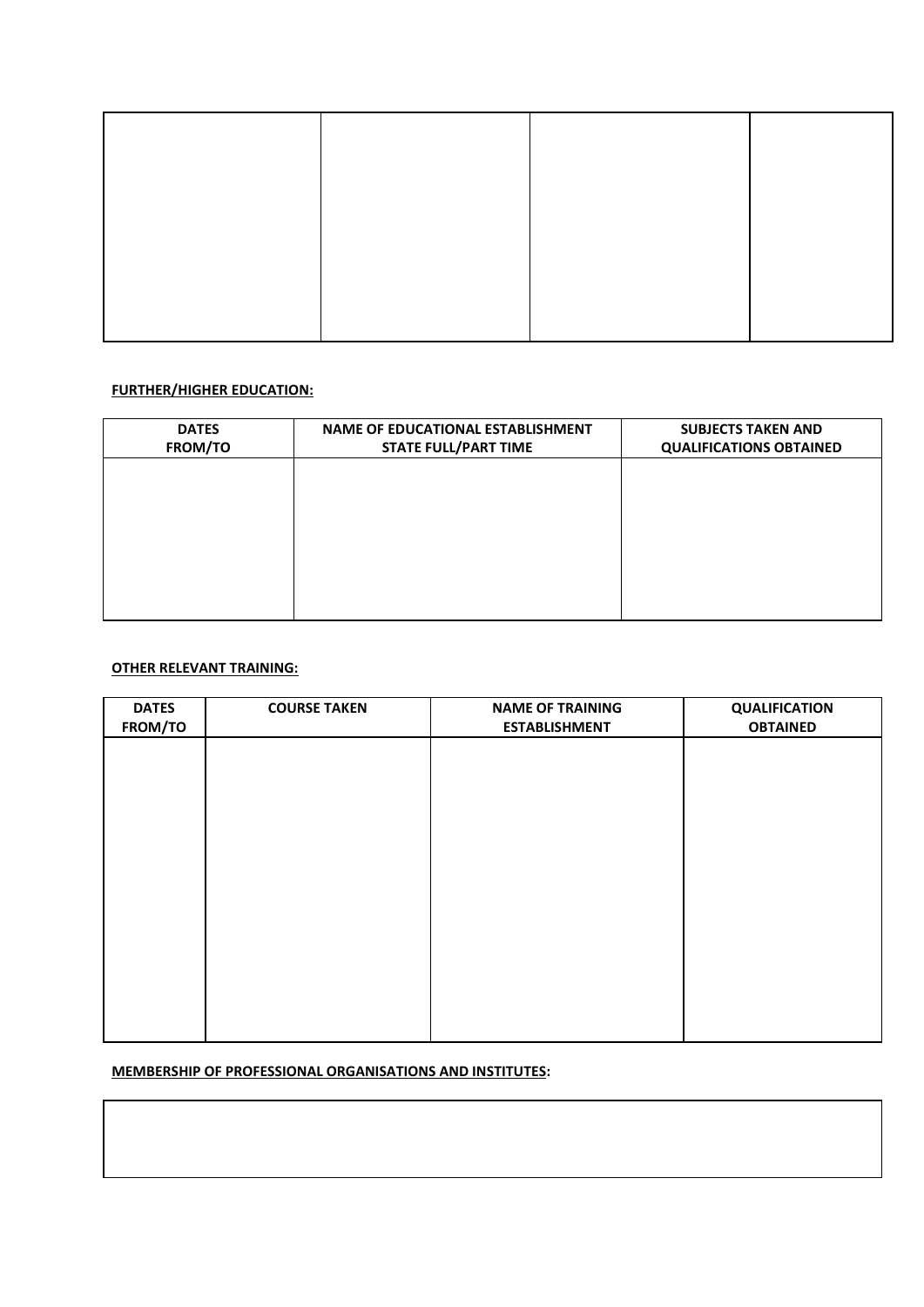# **RELEVANT EMPLOYMENT (Please start with your present or last employment).**

| <b>DATES</b> | <b>NAME AND ADDRESS OF</b> | POSITION HELD & BRIEF DESCRIPTION OF | <b>REASON FOR</b> | <b>FINAL</b>  |
|--------------|----------------------------|--------------------------------------|-------------------|---------------|
| FROM/TO      | <b>EMPLOYER</b>            | <b>DUTIES</b>                        | <b>LEAVING</b>    | <b>SALARY</b> |
|              |                            |                                      |                   |               |
|              |                            |                                      |                   |               |
|              |                            |                                      |                   |               |
|              |                            |                                      |                   |               |
|              |                            |                                      |                   |               |
|              |                            |                                      |                   |               |
|              |                            |                                      |                   |               |
|              |                            |                                      |                   |               |
|              |                            |                                      |                   |               |
|              |                            |                                      |                   |               |
|              |                            |                                      |                   |               |
|              |                            |                                      |                   |               |
|              |                            |                                      |                   |               |
|              |                            |                                      |                   |               |
|              |                            |                                      |                   |               |
|              |                            |                                      |                   |               |
|              |                            |                                      |                   |               |
|              |                            |                                      |                   |               |
|              |                            |                                      |                   |               |
|              |                            |                                      |                   |               |
|              |                            |                                      |                   |               |
|              |                            |                                      |                   |               |
|              |                            |                                      |                   |               |
|              |                            |                                      |                   |               |
|              |                            |                                      |                   |               |
|              |                            |                                      |                   |               |
|              |                            |                                      |                   |               |
|              |                            |                                      |                   |               |
|              |                            |                                      |                   |               |
|              |                            |                                      |                   |               |
|              |                            |                                      |                   |               |
|              |                            |                                      |                   |               |
|              |                            |                                      |                   |               |
|              |                            |                                      |                   |               |
|              |                            |                                      |                   |               |
|              |                            |                                      |                   |               |
|              |                            |                                      |                   |               |
|              |                            |                                      |                   |               |
|              |                            |                                      |                   |               |
|              |                            |                                      |                   |               |
|              |                            |                                      |                   |               |
|              |                            |                                      |                   |               |
|              |                            |                                      |                   |               |
|              |                            |                                      |                   |               |
|              |                            |                                      |                   |               |
|              |                            |                                      |                   |               |
|              |                            |                                      |                   |               |
|              |                            |                                      |                   |               |
|              |                            |                                      |                   |               |
|              |                            |                                      |                   |               |
|              |                            |                                      |                   |               |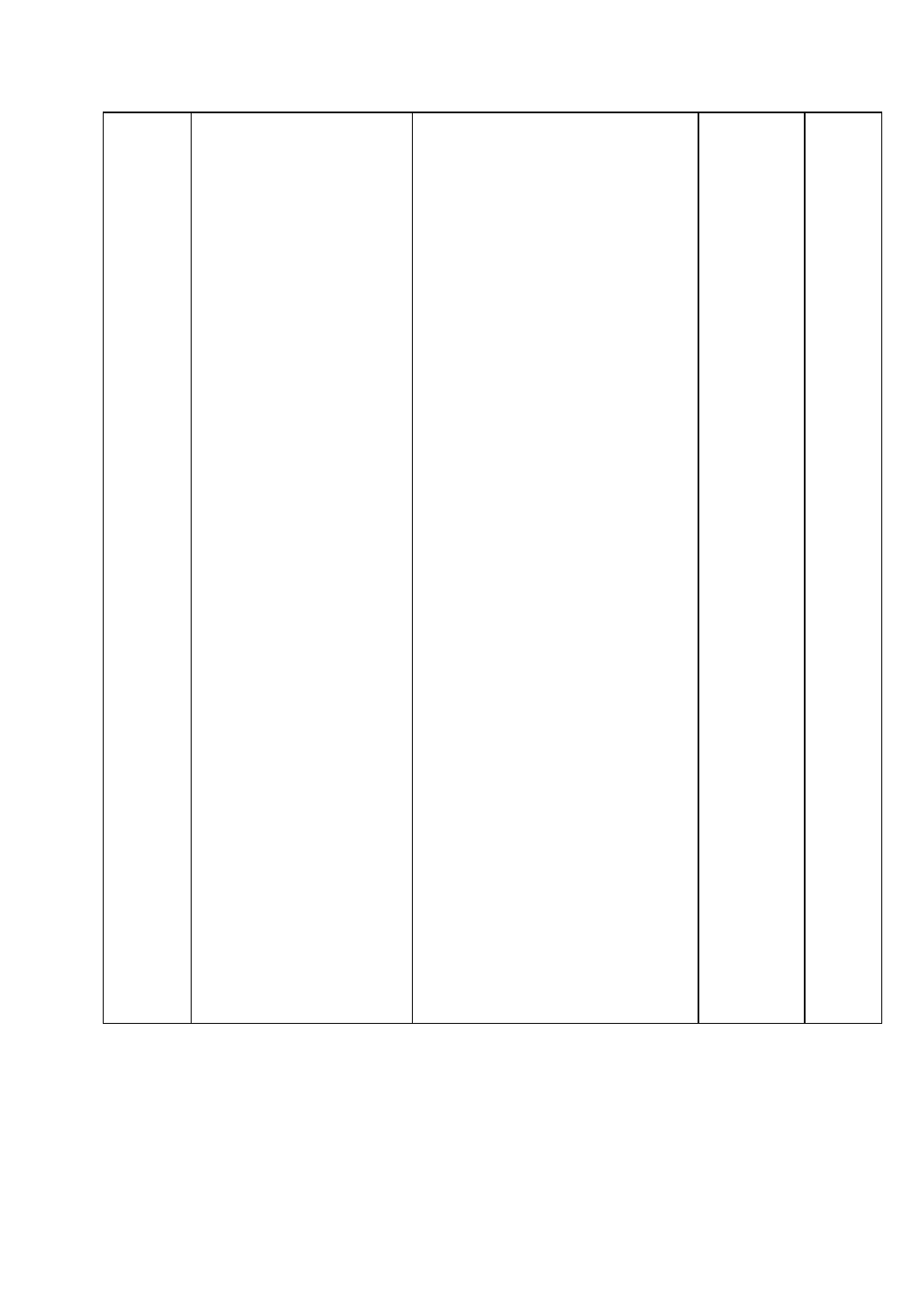**Please clearly demonstrate how you meet the essential work experience criteria required for this post. (Please continue on a separate sheet if required).**

Experience of working with at least two of the following groups: young people; people from areas of high social need; females

Planning, managing, promoting, delivering and evaluating training courses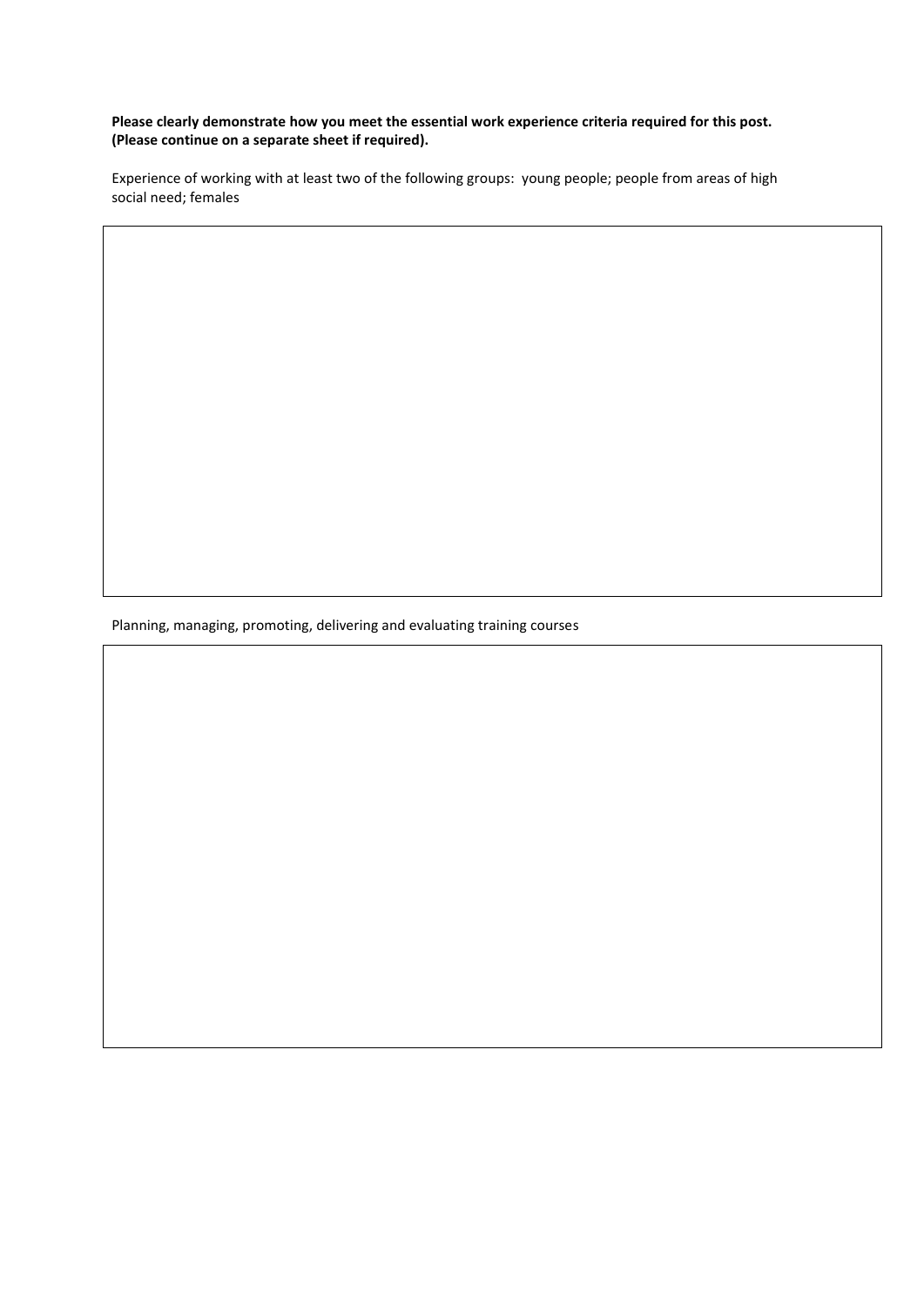Creating and delivering innovative initiatives to encourage participation in sport or outdoor recreation.

Working and delivering in partnership with a wide range of organisations

Managing budgets, seeking funding and reporting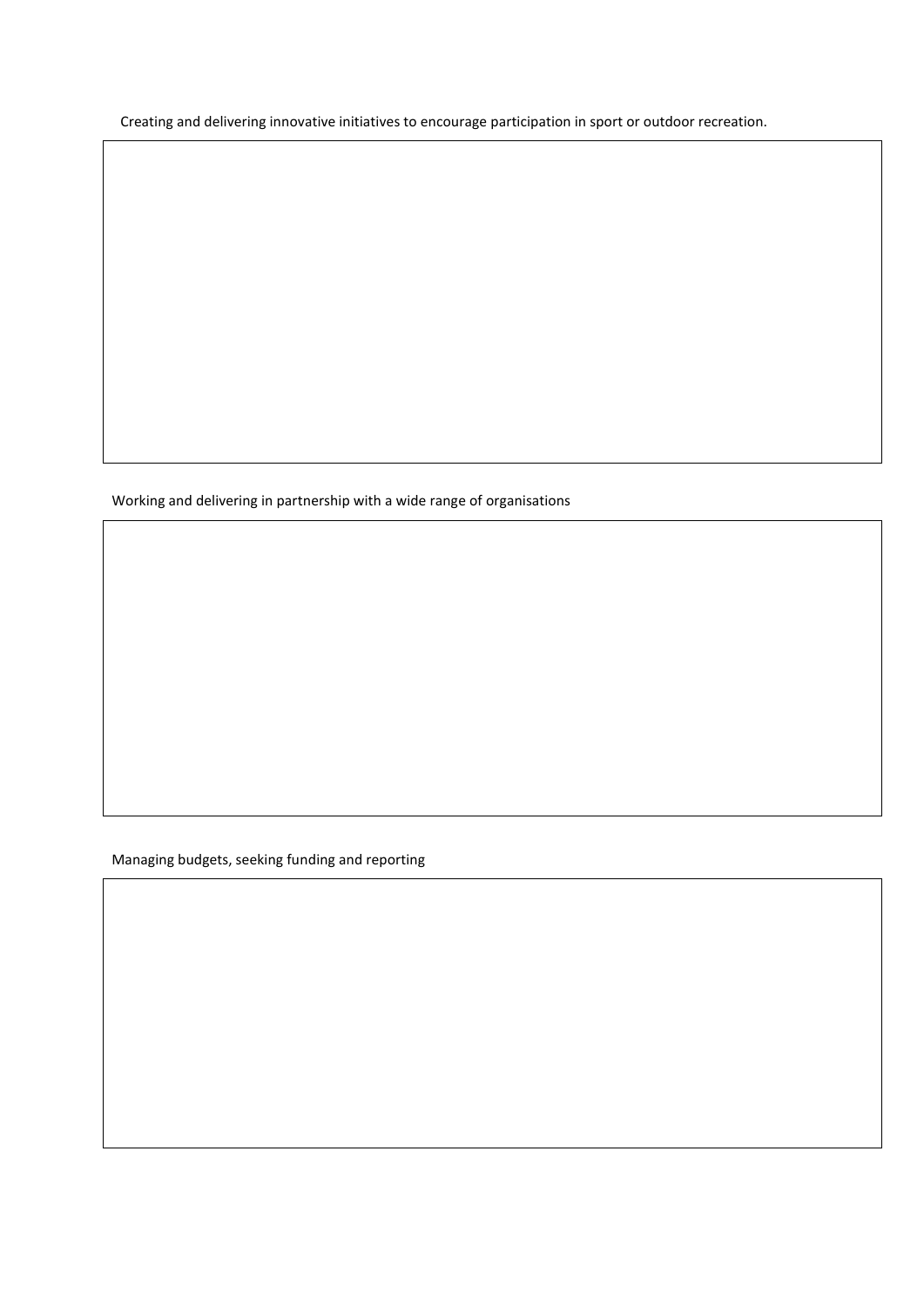Leading a small team of people e.g. Community, Working Group, Marketing Officer

IT literacy – competency in the use of applications, i.e. Word, Excel, Access, PowerPoint and Web-based applications

**Please clearly demonstrate how you meet the desirable work experience criteria required for this post.** Past experience of instructing and/or supervising others instructing outdoor recreation or sport programmes, ideally including walking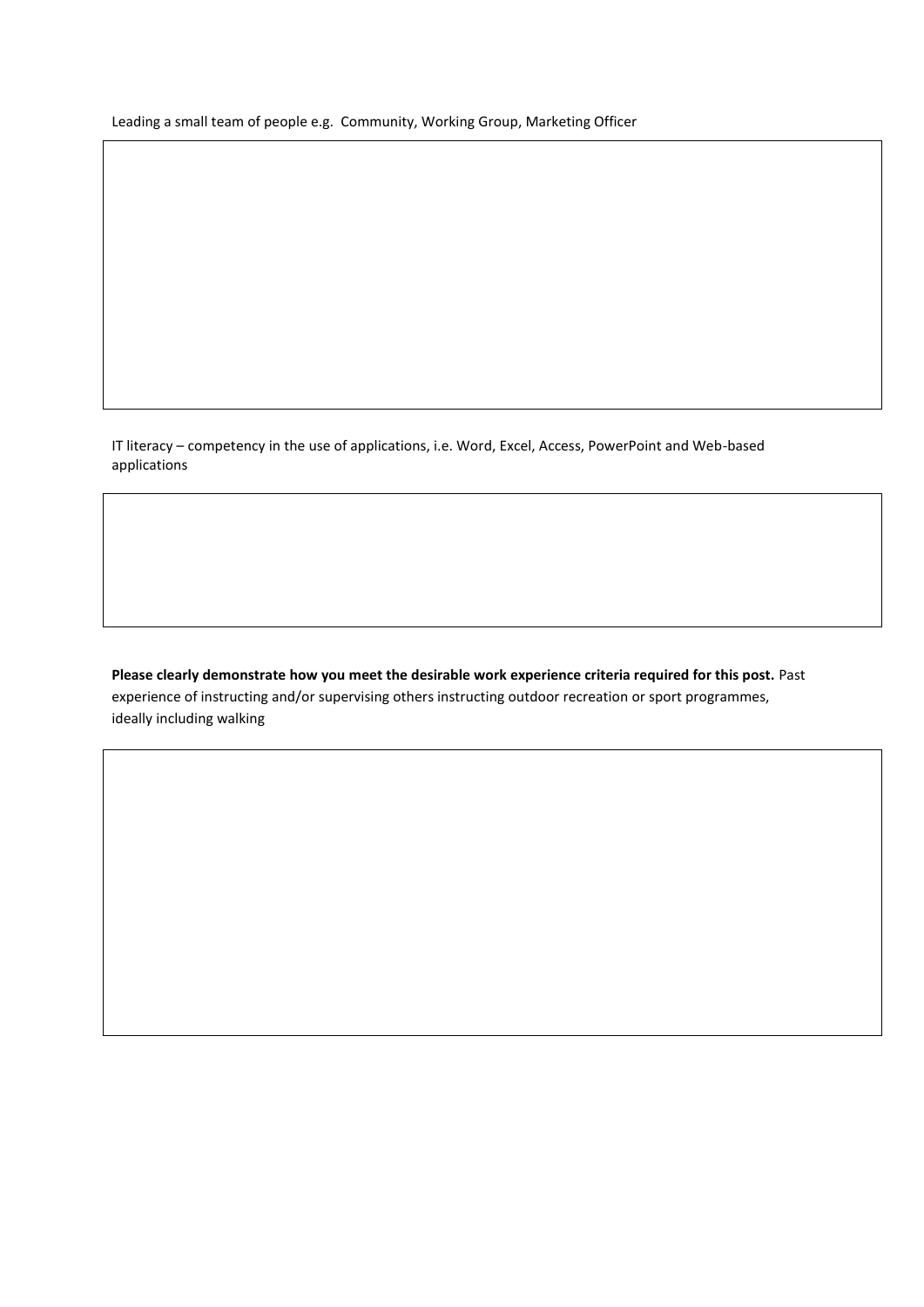## **OTHER RELEVANT INFORMATION IN SUPPORT OF YOUR APPLICATION: (Please continue on a separate sheet if required).**

### **HOBBIES AND INTERESTS:**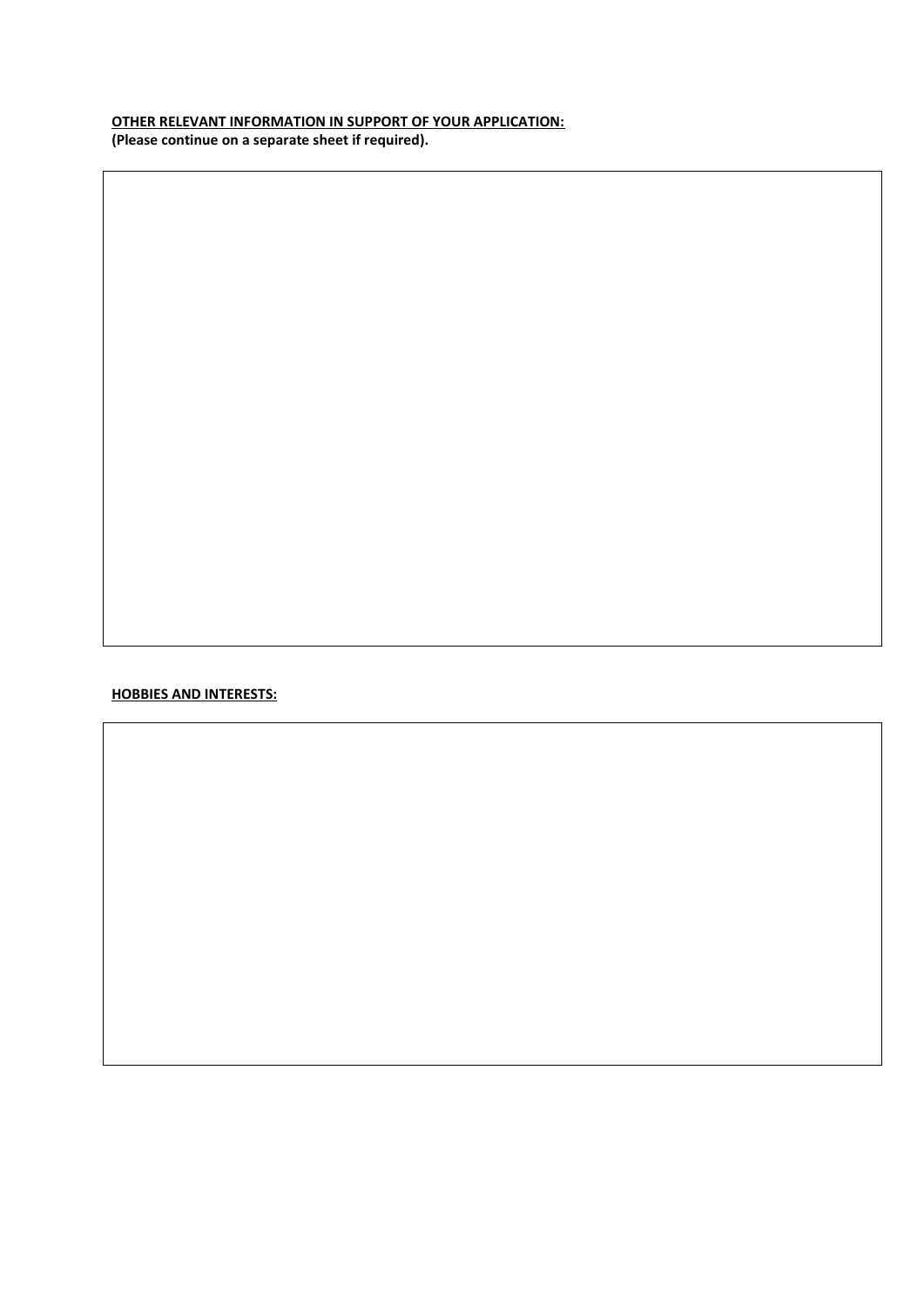Do you currently hold a full, current driving licence and have access to a form of transport

**YES/NO**

that will allow you to carry out the duties of the post.

#### **CONVICTIONS:**

Please give details of any convictions or criminal offence under the provision of the Rehabilitation of Offenders (NI) Act 1978.

#### **DISABILITY DISCRIMINATION ACT 1995:**

If you require any special arrangements to be made to assist you if called for interview, please let us know in advance of the interview.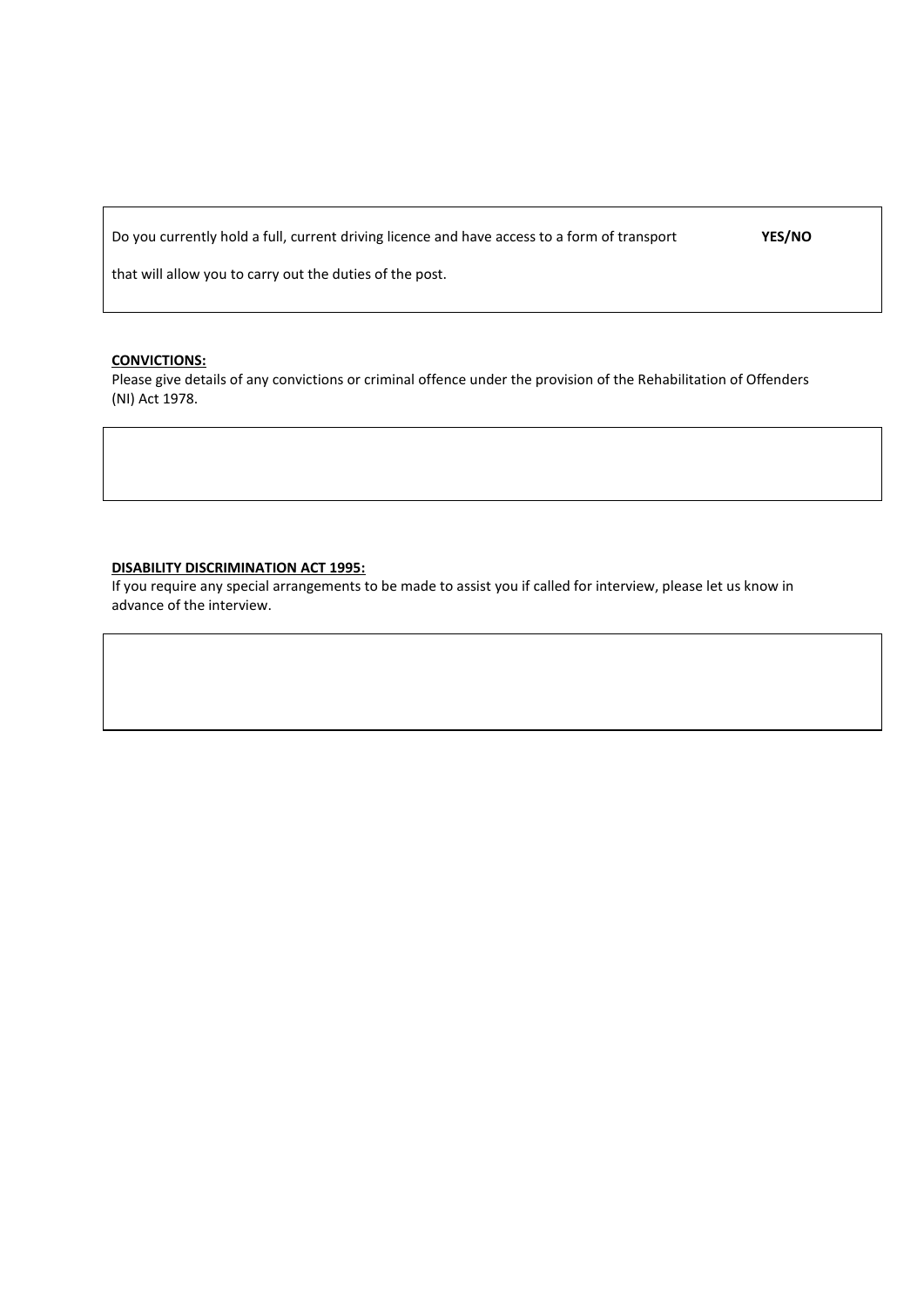**REFERENCES: (Please provide two referees -** one of whom should be your present or most recent employer**)**

|                      | 1. | 2. |
|----------------------|----|----|
| <b>NAME:</b>         |    |    |
| <b>RELATIONSHIP:</b> |    |    |
| <b>ADDRESS:</b>      |    |    |
|                      |    |    |
|                      |    |    |
| <b>EMAIL:</b>        |    |    |
| TEL:                 |    |    |

What period of notice must you give your current employer?

| I certify that all the information I have given is correct. I understand that any false information given may result in<br>any job offer being withdrawn. |                                                                                                                                                                                                                                     |  |
|-----------------------------------------------------------------------------------------------------------------------------------------------------------|-------------------------------------------------------------------------------------------------------------------------------------------------------------------------------------------------------------------------------------|--|
|                                                                                                                                                           |                                                                                                                                                                                                                                     |  |
| SIGNED:                                                                                                                                                   | <b>DATE:</b> the contract of the contract of the contract of the contract of the contract of the contract of the contract of the contract of the contract of the contract of the contract of the contract of the contract of the co |  |

**Completed application forms should be returned to the Monitoring Officer, Outdoor Recreation Northern Ireland, The Stableyard, Barnett Demesne, Malone Road, Belfast, BT9 5PB.**

**The closing date for completed applications is 3pm on Friday 21st November 2014. Strictly no applications will be accepted after this time and date. Strictly no applications will be accepted by fax or email.**